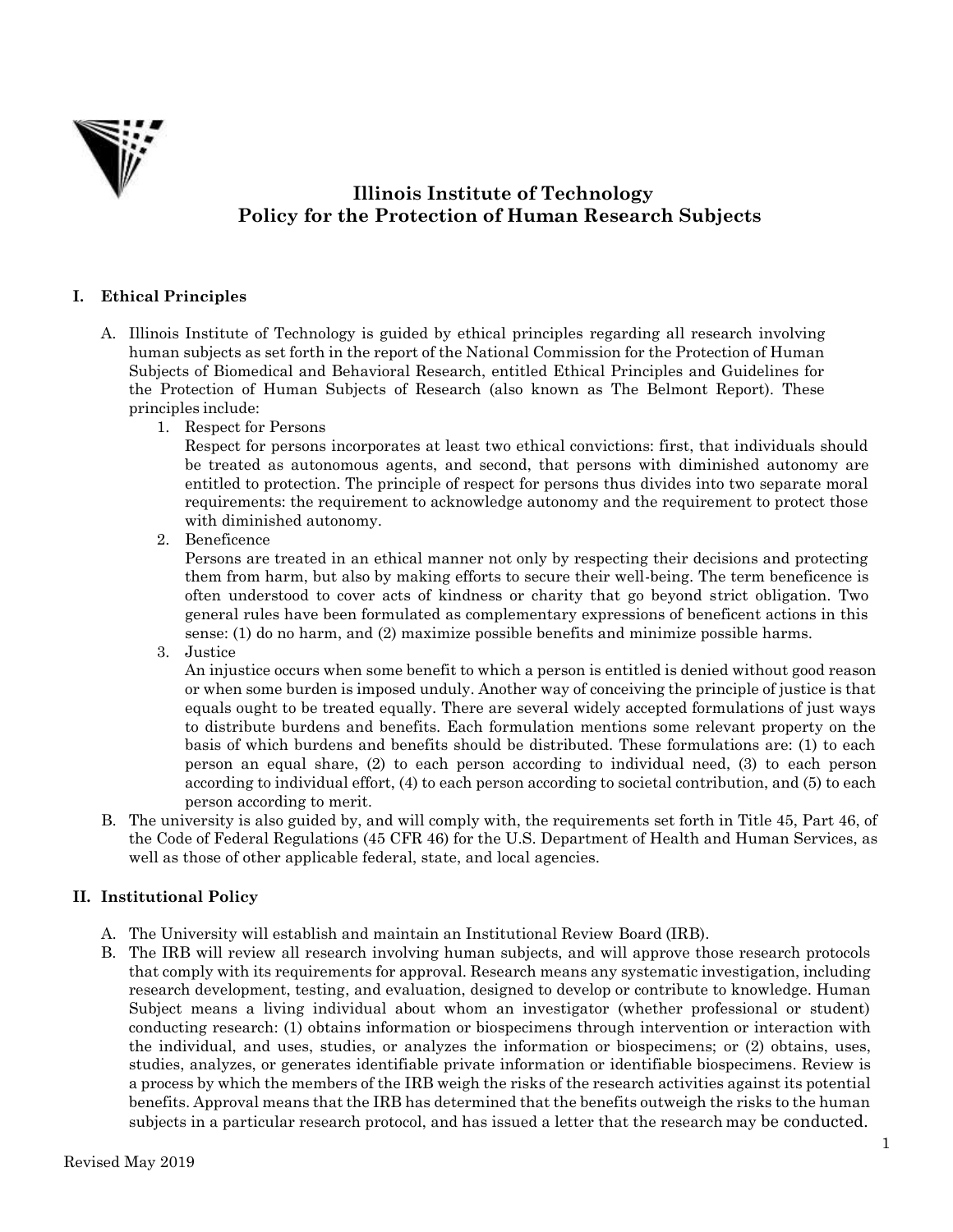- C. All research activities involving human subjects which are:
	- 1. sponsored by the university, or
	- 2. conducted by or under the direction of any employee or agent of the university in connection with his or her university responsibilities, or
	- 3. conducted by or under the direction of any individual or agent using the property or facilities of the university, are subject to the review and approval of the IRB.
- D. The IRB will establish and implement procedures for the review of research involving human subjects. These procedures will detail the processes to be used for:
	- 1. the initial review of a newly proposed research protocol, including the level of review for that protocol (i.e., expedited or full) and the manner for its review by the IRB,
	- 2. the review of proposed amendments to approved research protocols,
	- 3. the consideration of requests for the continuation and/or extension of approved protocols nearing the end of their approval periods, and
	- 4. the investigative reports of possible harm to human subjects and/or possible non-compliance by any person covered by this policy, including the suspension or termination of approved protocols and reporting to necessary offices or agencies.
- E. The IRB will approve of research involving human subjects which meet the following criteria:
	- 1. Risks to the subjects are minimized.
	- 2. Risks to the subjects are reasonable in relation to the anticipated benefits.
	- 3. Selection of the subjects is equitable.
	- 4. Informed consent will be sought from each prospective subject or the subject's legally authorized representative. Legally authorized representative means an individual or judicial or other body authorized under applicable law to consent on behalf of a prospective subject to the subject's participation in the procedure(s) involved in the research. If there is no applicable law addressing this issue, legally authorized representative means an individual recognized by institutional policy as acceptable for providing consent in the research context on behalf of the prospective subject to the subject's participation in the procedure(s) involved in the research.
	- 5. Informed consent shall be documented, or conditions in (a) or (b) below shall be met:
	- a) The IRB will give careful consideration to requests for waivers or alterations of elements of informed consent. When approving waiver or alteration of some or all of the required elements of informed consent, the IRB will consider and document each of the four specific criteria required by the HHS regulations 45 CFR 46.116(d). The four criteria are: 1) the research involves no more than minimal risk to the subjects; 2) the waiver or alteration will not adversely affect the rights and welfare of the subjects; 3) the research could not practicably be carried out without the waiver or alteration; and 4) whenever appropriate, the subjects will be provided with additional pertinent information after participation.
	- b) When a researcher wishes to waive the requirement for the investigator to obtain a signed consent form for some or all subjects, the IRB shall consider and document the criteria required by the HHS regulations at 45 CFR 46.117(c). Those regulations state: "An IRB may waive the requirement for the investigator to obtain a signed consent form for some or all subjects if it finds either: (1) That the only record linking the subject and the research would be the consent document and the principal risk would be potential harm resulting from a breach of confidentiality. Each subject will be asked whether the subject wants documentation linking the subject with the research, and the subject's wishes will govern; or (2) That the research presents no more than minimal risk of harm to subjects and involves no procedures for which written consent is normally required outside of the research context. In cases in which the documentation requirement is waived, the IRB may require the investigator to provide subjects with a written statement regarding the research."
	- 6. When appropriate, the research plan makes adequate provision for monitoring the data collected to ensure the safety of the subjects.
	- 7. When appropriate, there are adequate provisions to protect the privacy of subjects and to maintain the confidentiality of data.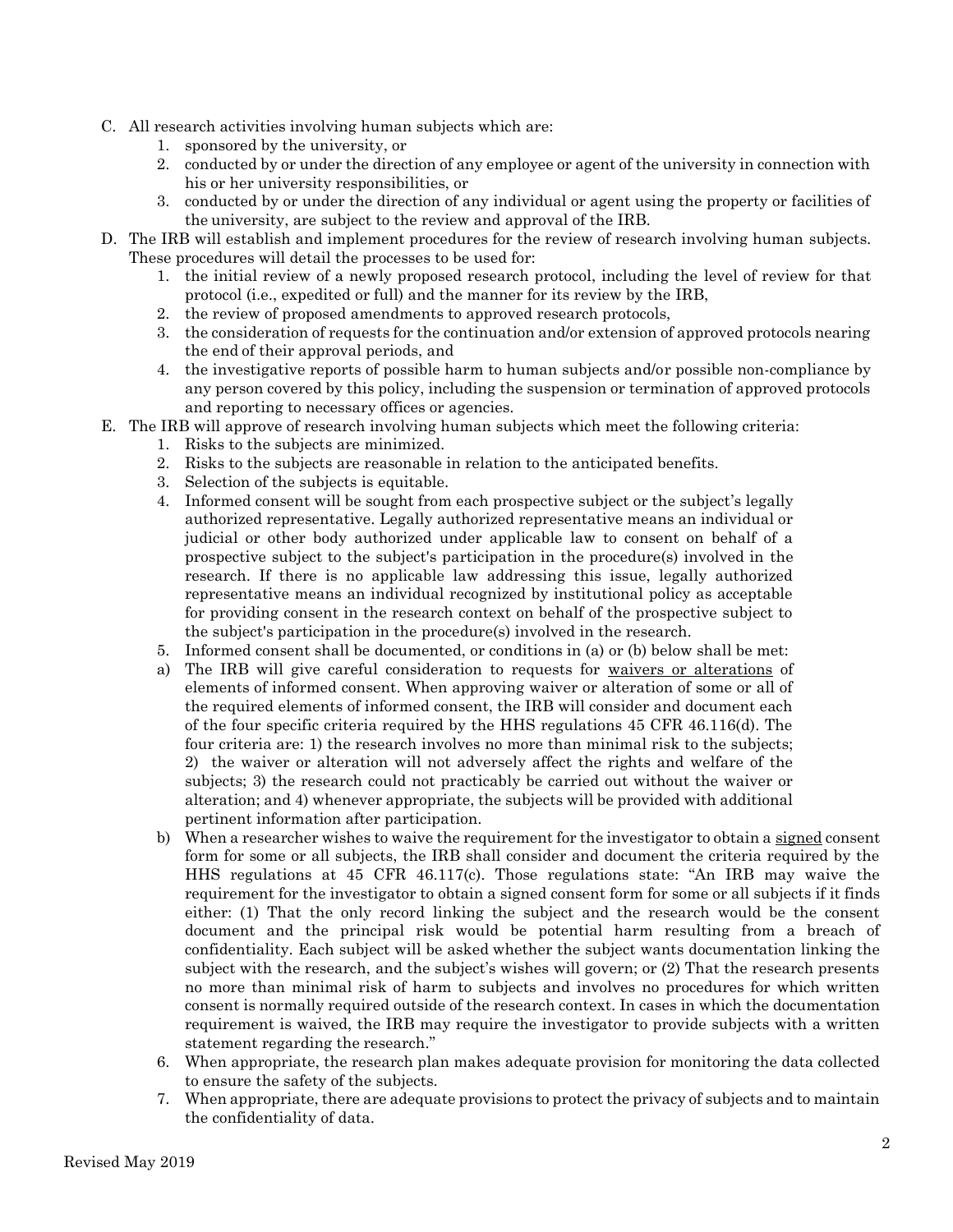8. Additional safeguards have been included in the study to protect the rights and welfare of subjects likely to be vulnerable to coercion or undue influence, such as children, prisoners, pregnant women, mentally disabled persons, or economically or educationally disadvantaged persons.

The IRB may stipulate conditions for the approval of human subjects research, including specific requirements for the monitoring of human subject rights and/or welfare and limited periods of approval prior to re- authorization. The IRB may temporarily suspend its approval for research pending an investigation (see section V below) of potential harm to human subjects. The IRB may terminate its approval for any research following an investigation of potential harm to human subjects.

F. The IRB will comply with federal, state, and local laws as they might relate to the activities covered by this policy.

## **III. Institutional Review Board (IRB) Membership**

- A. The IRB will consist of a minimum of five (5) members appointed by the Vice Provost for Research, to whom this authority has been delegated by the IIT President. In making appointments to the IRB, the Vice Provost for Research will consider individuals having varying backgrounds in order to promote a complete and adequate review of research activities commonly conducted by the university. The Vice Provost for Research will ensure that the IRB members will be sufficiently qualified through the expertise, experience, and diversity in race, gender, cultural backgrounds, and sensitivity to issues such as community attitudes, to promote respect for IRB advice and counsel in safeguarding the rights and welfare of human subjects. In addition to possessing the professional competence necessary to review specific research activities, members appointed by the Vice Provost for Research will be able to ascertain the acceptability of proposed research in terms of institutional commitments and regulations, applicable law, and standards of professional conduct and practice.
- B. The membership of the IRB will include:
	- 1. one member who will serve as the Chair,
	- 2. at least one member whose primary concerns are in scientific areas,
	- 3. at least one member whose primary concerns are in nonscientific areas, and
	- 4. at least one member who is not otherwise affiliated with the university and who is not part of the immediate family of a person who is affiliated with the university.
- C. The Vice Provost for Research will appoint an Executive Officer who will serve as an ex officio member of the IRB. Ex officio members will not have voting rights in regards to the approval or denial of research protocols.
- D. Members will be appointed for a term of three (3) years. Consecutive terms may be served. Members unable to serve some portion, or the remainder, of their term may be excused for that portion, or the remainder of their term with the Vice Provost for Research appointing a suitable replacement.
- E. The exact number of members of the IRB may vary, depending on such factors as: member availability during university vacations and closings, individual member vacations and sabbaticals, and conflicts in work and teaching schedules. In no case will the membership drop below the five (5) members described in (A) and (B) above.

#### **IV. Meetings**

- A. Regular scheduled meetings of the IRB will be held as needed to conduct the timely review of proposed human subjects research. A special meeting of the IRB may be called by the Chair (or his or her designee in his or her absence) to consider any matter related to the protection of the rights and welfare of human research subjects.
- B. All IRB meetings will be conducted in accordance with Roberts Rules of Order.
- C. A quorum will consist of fifty percent (50%) of the appointed membership plus one. Actions of the IRB will be directed by a majority of those members present and voting. If the quorum is lost at any time, the IRB may not conduct any official business.